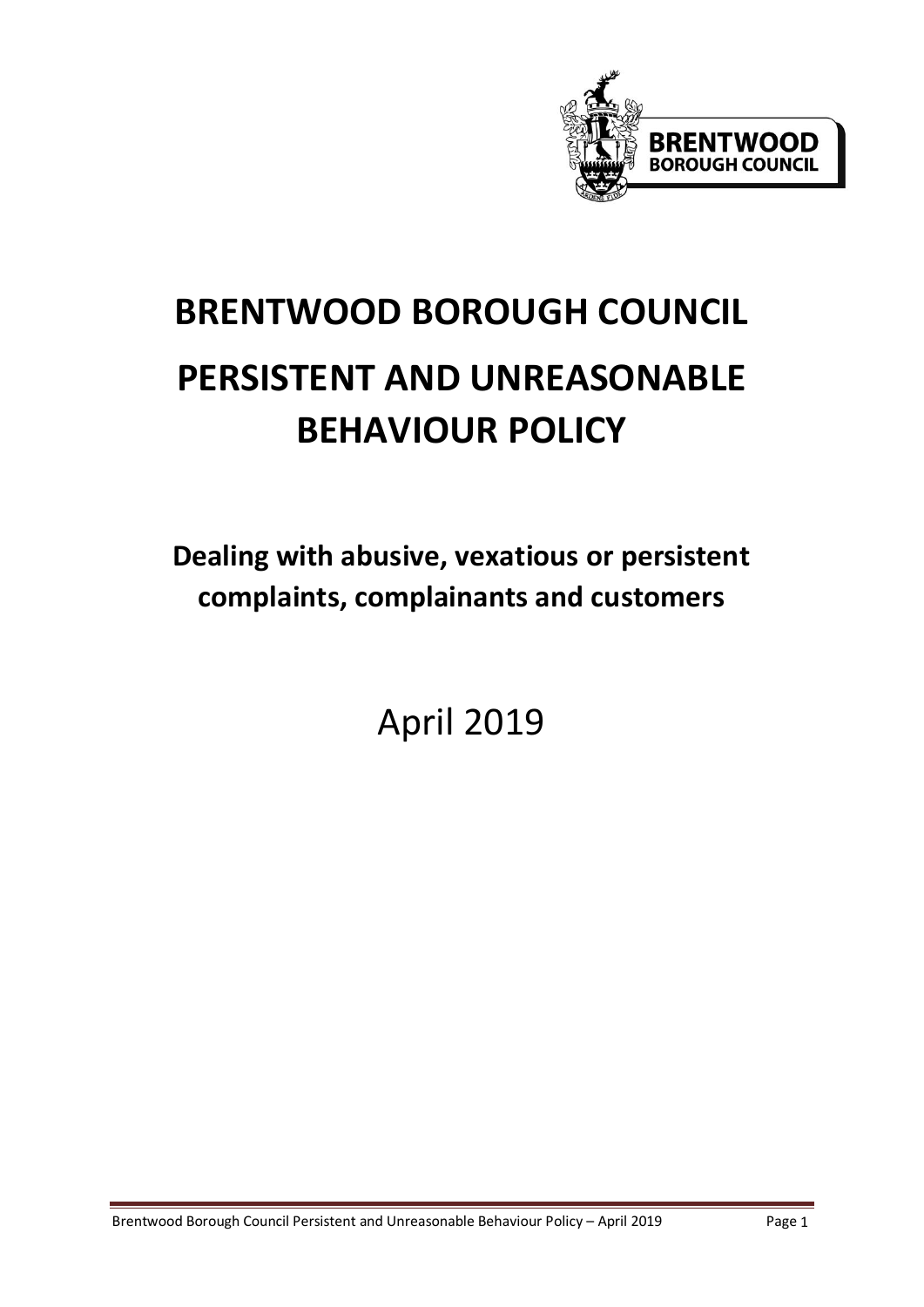

### **Introduction**

The majority of individuals who contact Brentwood Borough Council communicate with us in a polite and courteous manner. This policy underpins the Council Complaints Policy September 2018 and outlines how we manage the relatively few individuals whose actions we consider unreasonable.

The Council has an obligation under the Health and Safety at Work etc. Act and the Management of Health and Safety at Work Regulations 1999 to, where practicable, protect the safety and well-being of its employees. When a member of the public contacts Brentwood Borough Council they should be treated with courtesy and respect by the Council and its staff, and Council staff must have the same rights as customers in return. We expect our customers to treat our staff with courtesy and respect at all times.

The Council also has a duty to responsibly protect its public fund; persistent and/or unreasonable contact or complaints can drain officer time and ultimately impact on service delivery for other customers.

## **Purpose of the policy**

Our objectives under this policy are:

- to define the behaviours that are not acceptable to the Council
- to ensure our staff have a safe working environment without being adversely affected by those who behave in an unreasonable manner
- to empower Council staff to deal confidently and effectively with persistent and/or unreasonable behaviour
- identify what action can be taken to restrict this behaviour

#### **Who does this policy apply to?**

This policy applies to all members of the public and all those who deal with the Council.

#### **What behaviour is unreasonable?**

Some behaviours that may be considered unreasonable are listed below. This list is not exhaustive but aims to identify the types of behaviour the Council may deem to be unreasonable.

Aggressive and/or abusive behaviour, including:

- threats
- verbal abuse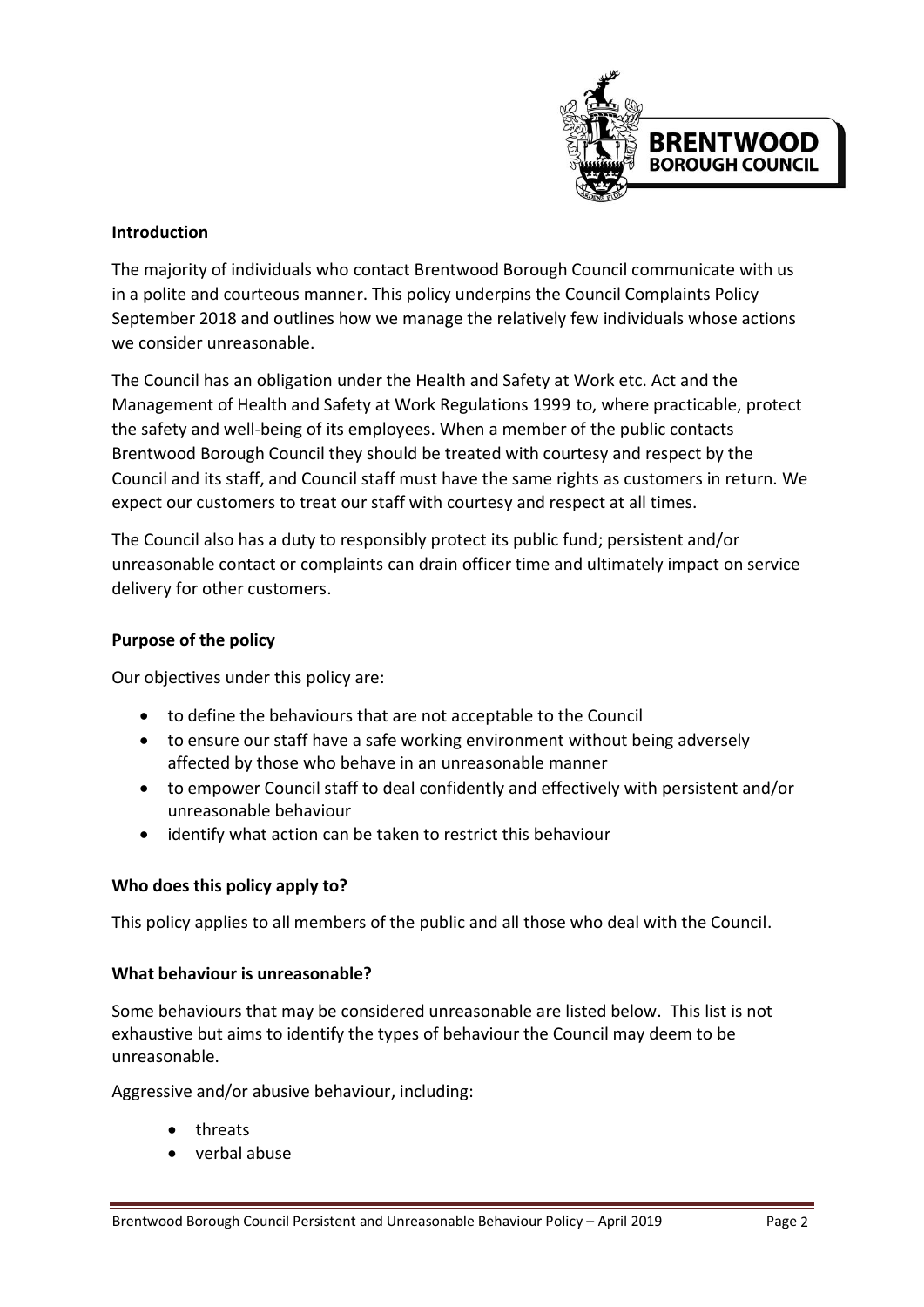

- intimidation
- racist or sexist language
- derogatory remarks
- offensive language
- rudeness
- unsubstantiated allegations

Unreasonably persistent or vexatious behaviour i.e:

- refusal to co-operate with the complaints investigation process
- refusal to specify grounds of a complaint
- refusal to accept that issues are not within the power of the Council to investigate
- excessive demands on the time and resource of staff whilst an enquiry or complaint is being investigated
- malicious or unfounded allegations about staff
- refusal to accept the outcome of an enquiry or complaint
- repeated issuing of the same enquiry or complaint, perhaps with minor variations, after a conclusion has been reached or repeatedly arguing points with no new evidence
- adopting a 'scatter gun' approach; excessively pursue the same issue or complaint with the Council and other third parties i.e, MP, Councillors, LGO, police etc.

# **How we will manage unreasonable and/or persistent behaviour**

The Council takes a zero-tolerance approach to threats or abuse against its employees. This behaviour may be reported to the police. The Council may restrict communication with customers whose behaviour is unacceptable, providing we have asked them to amend their behaviour. If this warning does not resolve in acceptable behaviour, we may take steps to restrict the communication we have with them. All staff have the authority to terminate a service (i.e. a phone call) when dealing with unreasonable behaviour.

Where behaviour is deemed to be persistent or vexatious, the Council may decide to place measures that limit how and when a customer contacts us.

We will ensure we are clear on our expectations of a customer when implementing restrictions and will explain our reasons for doing so. We will also ensure the level of restriction is proportionate, taking into account customers individual circumstances, such as disability, mental health, age, race or religion and other factors set out in the Equality Act.

Some of the options the Council may consider are set out below: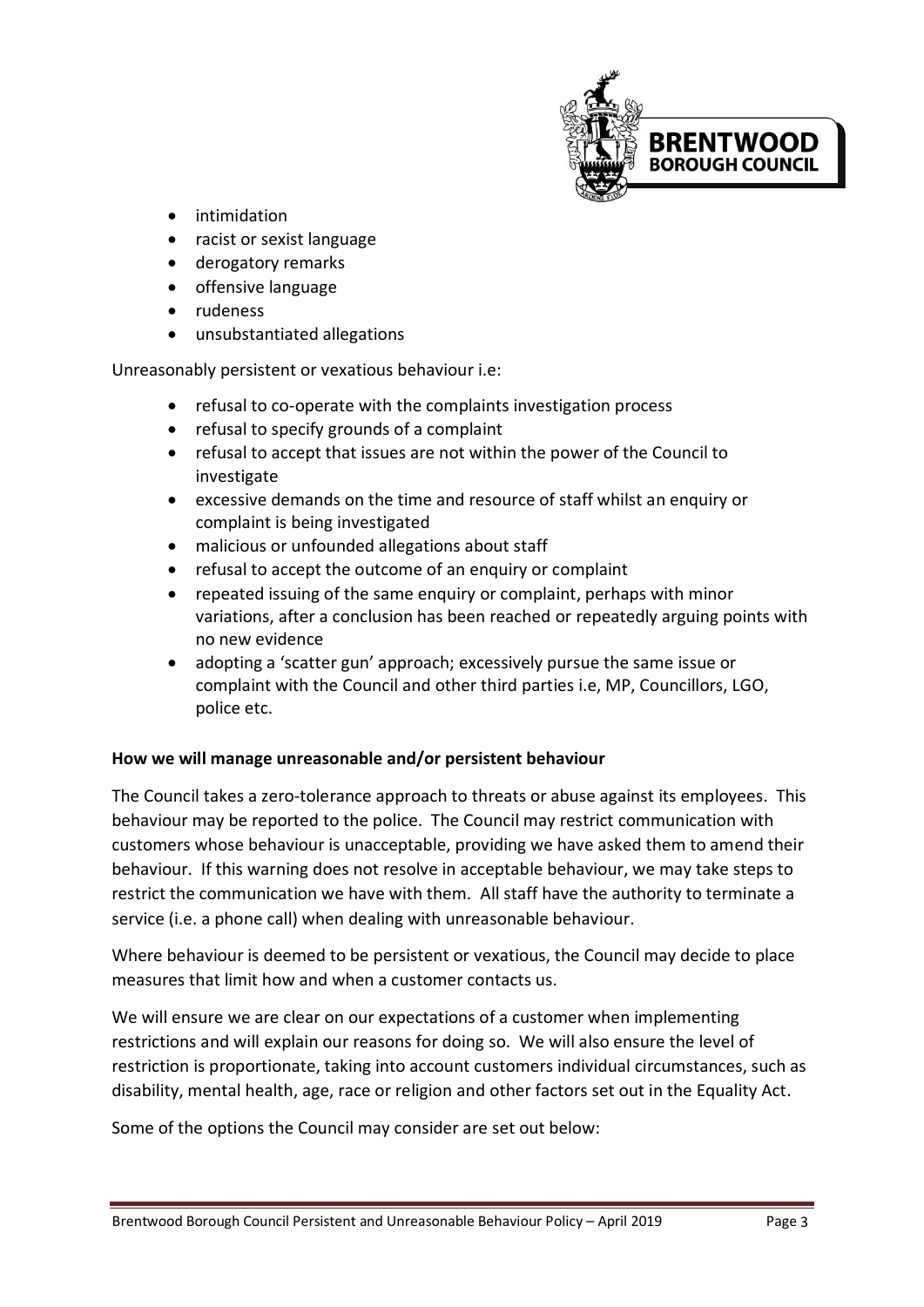

- place limits on the number and duration of contacts with staff per week or month
- offer a restricted time slot for necessary calls
- terminate telephone calls where a customer is aggressive, abusive or offensive (we will always provide a warning before terminating the call)
- terminate telephone calls where issues that have been responded to are persistently raised (we will always provide a warning before terminating the call)
- limit contact to only one form (telephone, letter, email etc)
- require communication with only one named member of staff (single point of contact)
- require any personal contacts to take place in the presence of a witness and in a suitable location
- refuse to register or process further enquiries or complaints about the same matter
- ban access to Council premises
- refer to relevant Ombudsman/regulator
- consider legal action if appropriate

# **Implementing this policy**

Using evidence provided by the relevant service, the Chief Operating Officer will take responsibility for deciding whether to implement this policy.

If a decision is taken to limit contact, we will write to explain why the decision has been taken, what limits have been put in place, how long the limits will last and how the decision can be reviewed.

# **Appealing a decision**

Appeals must be requested within 10 working days of the decision to limit contact. While the appeal is considered, the restricted contact arrangements will remain in force. An appeal can be made in writing, by email or telephone, depending on if methods of contact have been restricted. Appeals should be sent to: Complaints Co-ordinator, Town Hall, Ingrave Road, Brentwood, CM15 8AY.

A relevant Senior Officer (independent to the original decision) will consider the appeal within 10 working days and will write to the customer with the outcome.